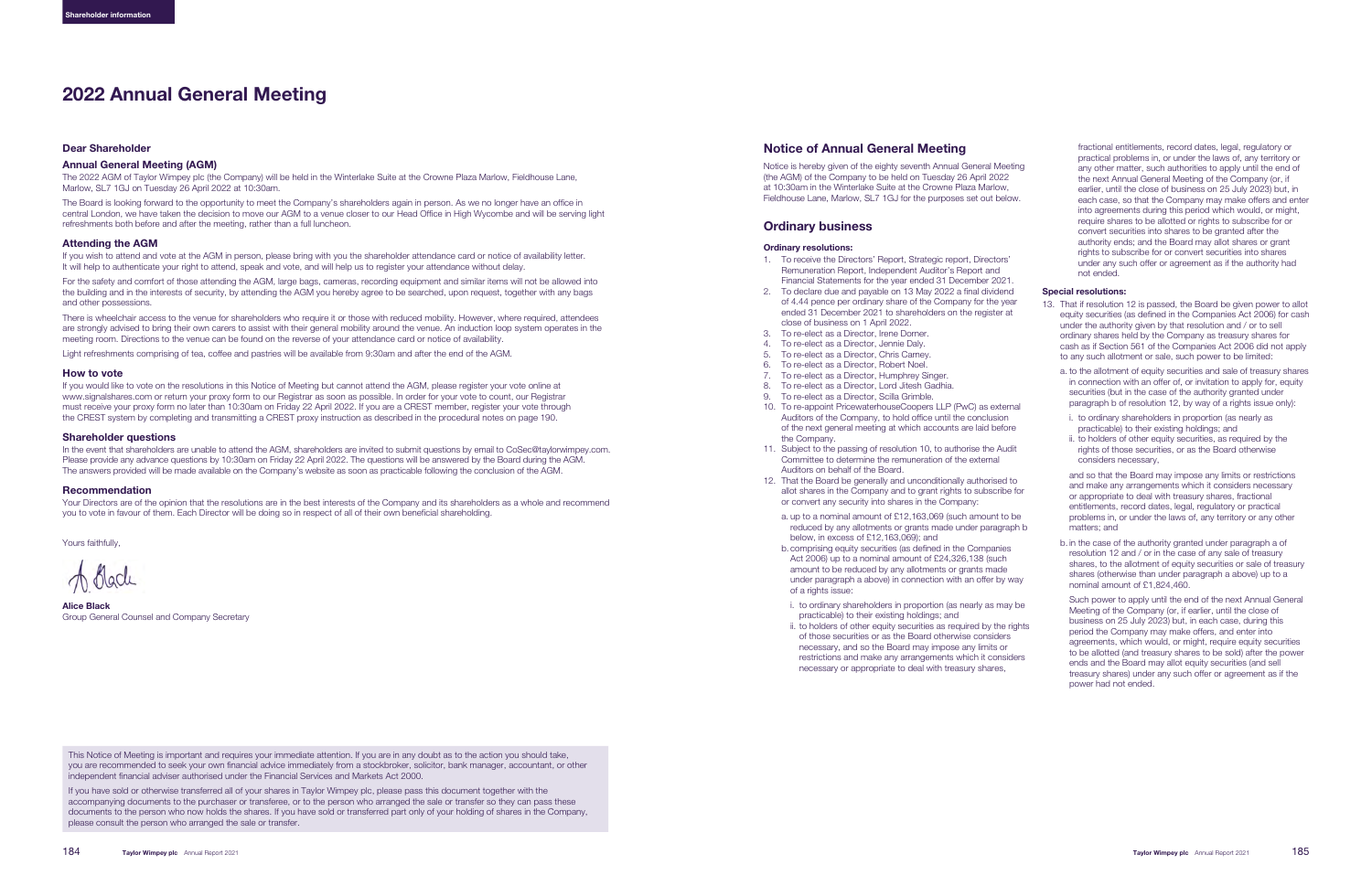- 14. That if resolution 12 is passed, the Board be given the power in addition to any power granted under resolution 13 to allot equity securities (as defined in the Companies Act 2006) for cash under the authority granted under paragraph a of resolution 12 and / or to sell ordinary shares held by the Company as treasury shares for cash as if Section 561 of the Companies Act 2006 did not apply to any such allotment or sale, such power to be:
	- a. limited to the allotment of equity securities or sale of treasury shares up to a nominal amount of £1,824,460; and
	- b. used only for the purposes of financing a transaction which the Board determines to be an acquisition or other capital investment of a kind contemplated by the Statement of Principles on Disapplying Pre-Emption Rights most recently published by the Pre-Emption Group prior to the date of this Notice or for the purposes of refinancing such a transaction within six months of its taking place.

Such power to apply until the end of the next Annual General Meeting of the Company (or, if earlier, until the close of business on 25 July 2023) but, in each case, during this period the Company may make offers, and enter into agreements, which would, or might, require equity securities to be allotted (and treasury shares to be sold) after the power ends and the Board may allot equity securities (and sell treasury shares) under any such offer or agreement as if the power had not ended.

- 15. That the Company be authorised for the purposes of Section 701 of the Companies Act 2006 to make market purchases (within the meaning of Section 693(4) of the Companies Act 2006) of the ordinary shares of 1 pence each of the Company (ordinary shares), provided that:
	- a. the maximum number of ordinary shares hereby authorised to be purchased shall be 364,892,070;
	- b. the minimum price (exclusive of expenses) which may be paid for ordinary shares is 1 pence per ordinary share;
	- c. the maximum price (exclusive of expenses) which may be paid for an ordinary share is the highest of:
	- i. an amount equal to 105% of the average of the middle market quotations for an ordinary share (as derived from the London Stock Exchange Daily Official List) for the five business days immediately preceding the date on which such ordinary share is purchased; and
	- ii. the higher of the price of the last independent trade and the highest independent bid on the trading venues where the purchase is carried out;
	- d. the authority hereby conferred shall expire at the earlier of the conclusion of the next Annual General Meeting of the Company and 25 October 2023 unless such authority is renewed prior to such time; and
	- e. the Company may make contracts to purchase ordinary shares under the authority hereby conferred prior to the expiry of such authority which will or may be executed wholly or partly after the expiry of such authority, and may purchase ordinary shares in pursuance of any such contracts, as if the authority conferred by this resolution had not expired.

# Special business

#### Ordinary resolutions:

- 16. That the Directors' Remuneration Report for the year ended 31 December 2021, as set out on pages [115 to 124](#page--1-0) of the Annual Report and Accounts for the financial year ended 31 December 2021, be approved in accordance with Section 439 of the Companies Act 2006.
- 17. That in accordance with Sections 366 and 367 of the Companies Act 2006, the Company and all companies which are its subsidiaries when this resolution is passed are authorised to:
	- a. make political donations to political parties and / or independent election candidates not exceeding £250,000 in aggregate
	- b. make political donations to political organisations other than political parties not exceeding £250,000 in aggregate; and
	- c. incur political expenditure not exceeding £250,000 in aggregate, during the period beginning with the date of passing this resolution and the conclusion of the next Annual General Meeting of the Company.

For the purposes of this resolution the terms 'political donations', 'political parties', 'independent election candidates', 'political organisations' and 'political expenditure' have the meanings given by Sections 363 to 365 of the Companies Act 2006.

#### Special resolution:

18. That a general meeting other than an Annual General Meeting of the Company may continue to be called on not less than 14 clear days' notice.

By order of the Board

Alice Black

Group General Counsel and Company Secretary

Taylor Wimpey plc Gate House Turnpike Road High Wycombe **Buckinghamshire** HP12 3NR Registered in England and Wales No. 296805 2 March 2022

# Explanatory notes to the resolutions

# Ordinary business

### Ordinary resolutions

Ordinary resolutions require more than half of the votes cast to be in favour.

#### Resolution 1: To receive the Annual Report and Financial Statements

English company law requires the Directors to lay the Financial Statements of the Company for the year ended 31 December 2021 and the reports of the Directors, namely the Strategic report, Directors' Report, Directors' Remuneration Report, and Auditor's Report (the Annual Report); before a general meeting of the Company.

#### Resolution 2: To declare a final dividend

The Directors recommend the payment of a final dividend of 4.44 pence per ordinary share in respect of the year ended 31 December 2021. If approved at the AGM, the dividend will be paid on 13 May 2022 to shareholders who are on the Register of Members at the close of business on 1 April 2022.

#### Dividend Re-Investment Plan

The DRIP will operate automatically in respect of the final dividend for 2021 (unless varied beforehand by shareholders) and all future dividends, including any special dividends, until such time as you withdraw from the DRIP or the DRIP is suspended or terminated in accordance with its terms and conditions.

Shareholders are again reminded to check their position with regard to any dividend mandates that are in place, should you wish to either participate in the DRIP or to discontinue or vary any participation, as existing mandates will apply to all dividend payments (including special dividends) unless or until revoked.

#### CREST

For shares held in uncertificated form (CREST), please note that elections continue to apply only to one dividend and a fresh election must be made, via CREST, for each dividend.

Full details of the terms and conditions of the DRIP and the actions required to make or revoke an election, both in respect of ordinary dividends (i.e. in this case, the 2021 final dividend) and any special dividends, are available at www.signalshares.com or on request from the Registrar, Link Group, 10th Floor, Central Square, 29 Wellington Street, Leeds, LS1 4DL, email: shares@linkgroup.co.uk or call +44 (0)371 664 0381. Calls are charged at the standard geographic rate and will vary by provider. Calls outside the United Kingdom will be charged at the applicable international rate. The Registrar is open between 9:00am and 5:30pm, Monday to Friday excluding public holidays in England and Wales.

Subject to shareholders approving the dividend as set out in resolution 2 at the AGM scheduled for 26 April 2022, the Company will be offering residents in the United Kingdom a Dividend Re-Investment Plan (DRIP). The DRIP is provided and administered by the DRIP plan administrator, Link Market Services Trustees Limited, which is authorised and regulated by the Financial Conduct Authority (FCA). The DRIP offers shareholders the opportunity to elect to invest cash dividends received on their ordinary shares, in purchasing further ordinary shares of the Company. These shares would be bought in the market, on competitive dealing terms. Jennie has been the Group Operations Director since 20 April 2018 and will become the Company's Chief Executive following the conclusion of the 2022 AGM. Chris Carney – offers himself for re-election Chris has been the Group Finance Director since 20 April 2018. Robert Noel – offers himself for re-election Robert has been a Non Executive Director since 1 October 2019.

### Resolutions 3-9: Re-election of Directors

In accordance with the 2018 UK Corporate Governance Code (the Code) which states that all directors should be subject to annual election by shareholders, the Board has resolved that, with the exception of Pete Redfern, Gwyn Burr and Angela Knight CBE, all Directors of the Company will retire and, being eligible, offer themselves for re-election by shareholders at the AGM. As previously

announced, Pete Redfern, Gwyn Burr and Angela Knight CBE will step down from the Board at the conclusion of the 2022 AGM.

Details of the Directors' service contracts, remuneration and interests in the Company's shares and other securities are given in the Directors' Remuneration Report to shareholders on pages [115 to](#page--1-0)  [124 o](#page--1-0)f this Annual Report and Accounts. Full biographical information concerning each Director can be found on pages [74 and 75.](#page--1-0)

The following summary information is given in support of the Board's proposal for each Director standing for re-election.

### Irene Dorner – offers herself for re-election

Irene was appointed as a Non Executive Director and Chairmandesignate on 1 December 2019. Irene formally assumed the position of Chairman on 26 February 2020. Irene's strong leadership skills, coupled with her deep commercial experience, provide strong leadership of the Board; the effective independent challenge of the Non Executive Directors; and the further development of the Group's strong cultural principles. Irene also Chairs the Nomination and Governance Committee.

#### Jennie Daly – offers herself for re-election

Rob became the Company's Senior Independent Director on 21 April 2020. The Board is satisfied that he is independent in character and judgement in applying his expertise at meetings of the Board, the Audit Committee and the Nomination and Governance Committee, and that he will be able to allocate sufficient time to the Company to discharge his responsibilities effectively. Rob is an experienced Chief Executive and has particularly deep property expertise which assists the Board in assessing large scale land opportunities. At the conclusion of the AGM Rob will become a member of the Remuneration Committee and will take on the role of the Board's Employee Champion.

#### Humphrey Singer – offers himself for re-election

Humphrey has been a Non Executive Director since 9 December 2015. The Board is satisfied that he is independent in character and judgement in applying his expertise at meetings of the Board, the Audit Committee (which he Chairs) and the Nomination and Governance Committee, and that he will be able to allocate sufficient time to the Company to discharge his responsibilities effectively. Humphrey's detailed knowledge and experience of financial reporting by major listed companies makes him well-qualified to hold to account the external Auditors and properly assess the Group's internal audit and control processes.

#### Lord Jitesh Gadhia – offers himself for re-election

Jitesh has been a Non Executive Director since 1 March 2021. The Board is satisfied that he is independent in character and judgement in applying his expertise at meetings of the Board, the Remuneration Committee and the Nomination and Governance Committee, and that he will be able to allocate sufficient time to the Company to discharge his responsibilities effectively. Jitesh's executive and non executive experience and involvement in public affairs has added an additional perspective to the Board dynamic. Following the conclusion of the AGM, Jitesh will assume the role of Chair of the Remuneration Committee. He has extensive remuneration committee experience and serves as Chair of the Remuneration Committee of Compare The Market Limited.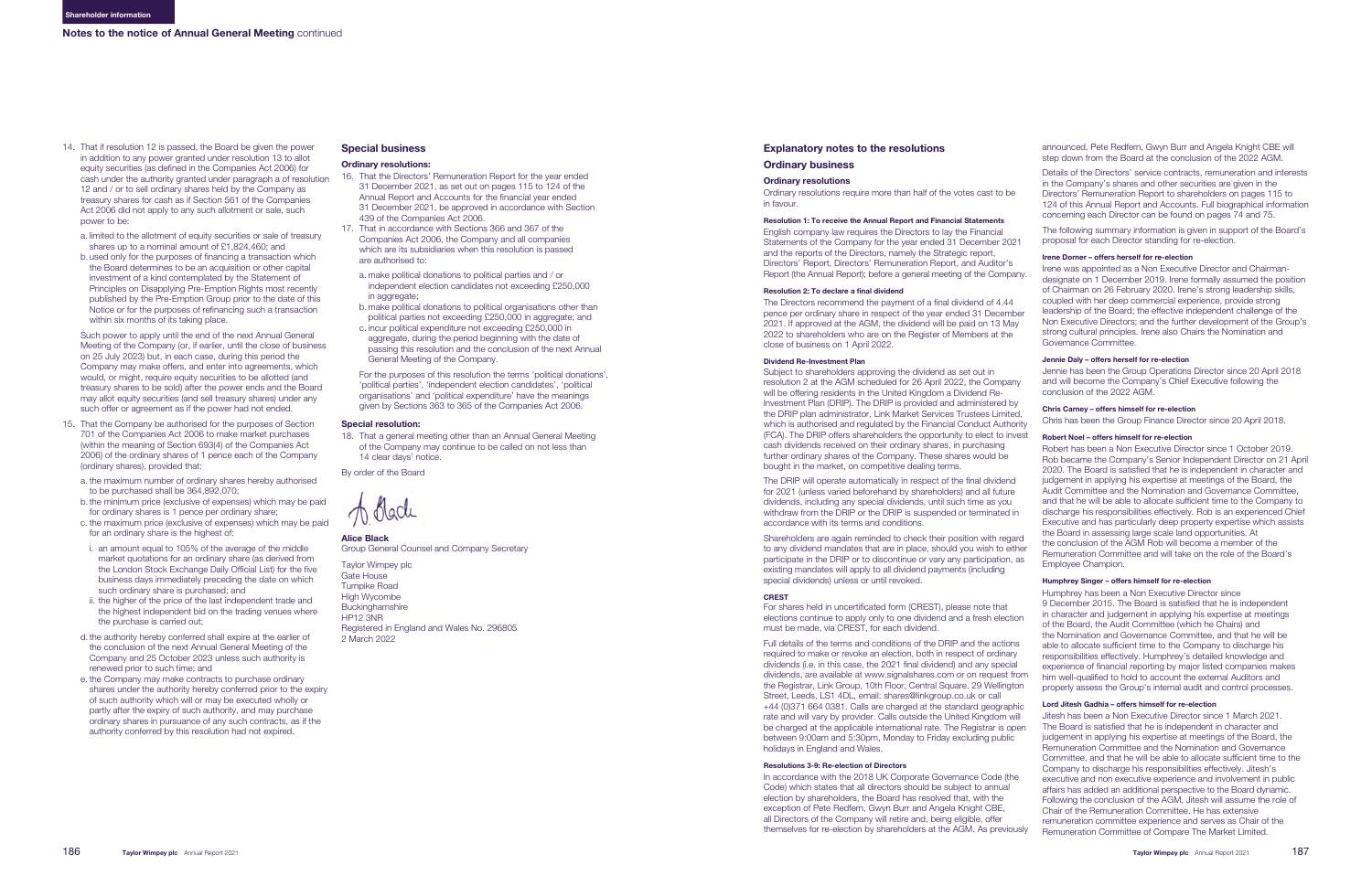#### Scilla Grimble – offers herself for re-election

Scilla has been a Non Executive Director since 1 March 2021. The Board is satisfied that she is independent in character and judgement in applying her expertise at meetings of the Board, the Audit Committee and the Nomination and Governance Committee, and that she will be able to allocate sufficient time to the Company to discharge her responsibilities effectively. Scilla's significant financial, risk, technology and property experience enhanced the Board's skill set following her appointment.

The Board confirms that each of the above Directors has recently been subject to formal performance evaluation, details of which are set out in the Nomination and Governance Committee report in the Annual Report on page[s 88 to 97,](#page--1-0) and that each continues to demonstrate commitment and is an effective member of the Board who is able to devote sufficient time in line with the Code to fulfil their role and duties.

#### Resolution 10: Re-appointment of PwC as external Auditors of the Company

The Company is required to appoint external auditors at each general meeting at which accounts are laid before the shareholders. It is therefore proposed that the external Auditors are appointed from the conclusion of the 2022 AGM until the conclusion of the next general meeting at which accounts are laid before shareholders. The Board recommends the reappointment of PwC as the Company's external Auditors.

#### Resolution 11: Authorisation of the Audit Committee to agree on behalf of the Board the remuneration of PwC as external Auditors

The Board seeks shareholders' authority for the Audit Committee to determine on behalf of the Board the remuneration of the external Auditors for their services. The Board has adopted a procedure governing the appointment of the external Auditors to carry out non-audit services, details of which are given in the Audit Committee report. Details of non-audit services performed by the external Auditors in 2021 are given in Note 6 on page [149](#page--1-0) of the Annual Report.

#### Resolution 12: Authority to allot shares

The Directors wish to renew the existing authority to allot unissued shares in the Company, which was granted at the Company's last AGM held on 22 April 2021 which is due to expire at the conclusion of this AGM. Accordingly, paragraph a of resolution 12 would give the Directors the authority to allot ordinary shares or grant rights to subscribe for or convert any securities into ordinary shares up to an aggregate nominal amount equal to £12,163,069 (representing 1,216,306,900 ordinary shares). This amount represents approximately one-third of the issued ordinary share capital of the Company as at 28 February 2022, the latest practicable date prior to publication of this Notice of Meeting.

In respect of the power under paragraph b of resolution 13, the Directors confirm their intention to follow the provisions of the Pre-Emption Group's Statement of Principles regarding cumulative usage of authorities within a rolling three year period where the Principles provide that usage in excess of 7.5% of the issued ordinary share capital of the Company (excluding treasury shares) should not take place without prior consultation with shareholders.

In line with guidance issued by The Investment Association (The IA), paragraph b of resolution 12 would give the Directors authority to allot ordinary shares or grant rights to subscribe for or convert any securities into ordinary shares in connection with a rights issue in favour of ordinary shareholders up to an aggregate nominal amount equal to £24,326,138 (representing 2,432,613,800 ordinary shares), as reduced by the nominal amount of any shares issued under paragraph a of resolution 12. This amount (before any reduction) represents approximately two-thirds of the issued ordinary share capital of the Company as at 28 February 2022, the latest practicable date prior to publication of this Notice of Meeting.

The Company does not hold any shares in treasury.

The authorities sought under paragraphs a and b of resolution 12 will expire at the earlier of 25 July 2023 and the conclusion of the next Annual General Meeting of the Company.

The Directors have no present intention to exercise either of the authorities sought under this resolution. However, if they do exercise the authorities, the Directors intend to follow The IA recommendations concerning their use (including as regards the Directors standing for re-election in certain cases).

#### Special Resolutions

Special resolutions require at least a 75% majority of votes cast to be cast in favour.

#### Resolutions 13 and 14: Authority to dis-apply pre-emption rights

Resolutions 13 and 14 would give the Directors the power to allot ordinary shares (or sell any ordinary shares which the Company holds in treasury) for cash without first offering them to existing shareholders in proportion to their existing shareholdings.

The power set out in resolution 13 would be, similar to previous years, limited to: (a) allotments or sales in connection with pre-emptive offers and offers to holders of other equity securities if required by the rights of those shares, or as the Board otherwise considers necessary, or (b) otherwise up to an aggregate nominal amount of £1,824,460 (representing 182,446,000 ordinary shares).

This aggregate nominal amount represents approximately 5% of the issued ordinary share capital of the Company (excluding treasury shares) as at 28 February 2022, the latest practicable date prior to publication of this Notice.

Resolution 14 is intended to give the Company flexibility to make non pre-emptive issues of ordinary shares in connection with acquisitions and other capital investments as contemplated by the Pre-emption Group's Statement of Principles. The power under resolution 14 is in addition to that proposed by resolution 13 and would be limited to allotments or sales of up to an aggregate nominal amount of £1,824,460 (representing 182,446,000 ordinary shares) in addition to the power set out in resolution 13. This aggregate nominal amount represents an additional 5% of the issued ordinary share capital of the Company (excluding treasury shares) as at 28 February 2022, the latest practicable date prior to publication of this Notice.

The powers under resolutions 13 and 14 will expire at the earlier of 25 July 2023 and the conclusion of the next Annual General Meeting of the Company.

#### Resolution 15: Authority to make market purchases of shares

Any purchases under this authority would be made in one or more tranches and would be limited in aggregate to 10% of the ordinary shares of the Company in issue at the close of business on 28 February 2022.

The minimum price (exclusive of expenses) which may be paid for an ordinary share is 1 pence per ordinary share. The maximum price to be paid on any exercise of the authority would not exceed the highest of (i) 105% of the average of the middle market quotations for the Company's ordinary shares for the five business days immediately preceding the date of the purchase; and (ii) the higher of the price of the last independent trade and the highest current independent bid on the trading venues where the purchase is carried out. Shares

This is a standard resolution, sought by the majority of public listed companies at Annual General Meetings.

We have announced the Company's intention to return excess capital to its shareholders in 2022 of up to £150 million through the implementation of a share buyback programme. An initial tranche of up to £75 million commenced on 3 March 2022 and is expected to end no later than 3 June 2022. The initial tranche of the share buyback programme is being carried out by the Company using the authority to purchase its own ordinary shares as approved by shareholders at the 2021 AGM, and in order to retain the flexibility to complete the initial tranche and continue to return value to shareholders, we are asking shareholders to renew the authority for the Company to purchase its own ordinary shares. The share buyback is expected to benefit shareholders through the opportunity for increased future dividends per share on the remaining shares. Pursuant to the share buyback programme, the Board intends to hold 25 million of the shares that are repurchased in treasury and the remaining shares will be cancelled. The Board currently intends that the shares to be held in treasury will be used for future obligations of the Company in respect of its employee share schemes.

The Board will use this authority to purchase shares only after careful consideration (taking into account market conditions, other investment opportunities, appropriate gearing levels and the overall financial position of the Company).

purchased pursuant to these authorities could be held as treasury shares, which the Company can re-issue quickly and cost-effectively, and provides the Company with additional flexibility in the management of its capital base. The total number of shares held as treasury shares shall not at any one time exceed 10% of the Company's issued share capital. Accordingly, any shares bought back over the 10% limit will be cancelled. As at 28 February 2022, the Company holds no shares in treasury. Resolution 17: Authority to make political donations In order to comply with its obligations under the Companies Act 2006 and to avoid any inadvertent infringement of that Act, the Board wishes to renew its existing authority for a general level of political donation and / or expenditure. Resolution 17 seeks to renew the existing authority for the Company to make political donations and incur political expenditure.

The total number of options and conditional share awards to subscribe for ordinary shares outstanding as at the close of business on 28 February 2022 was 23,606,764, representing approximately 0.6% of the issued ordinary share capital of the Company as at that date and approximately 0.7% of the Company's issued ordinary share capital following any exercise in full of this authority to make market purchases.

This authority will last until the earlier of 25 October 2023 and the conclusion of the Company's next Annual General Meeting.

### Special business

#### Ordinary resolutions

Ordinary resolutions require more than half of the votes cast to be cast in favour.

#### Resolution 16: Approval of the Directors' Remuneration Report

The Remuneration Committee of the Board (the Committee) is seeking shareholders' approval of the Directors' Remuneration Report in resolution 16, which will be proposed as an ordinary resolution.

The Directors are required to prepare the Directors' Remuneration Report, comprising an annual report detailing the remuneration of the Directors, a statement by the Chair of the Committee and the remuneration at a glance section. The Company is required to seek shareholders' approval in respect of the contents of this Report on an annual basis (excluding the part containing the Directors' Remuneration Policy, which was approved by shareholders at the Company's 2020 AGM when it was proposed for its latest threeyearly vote). This vote on the Directors' Remuneration Report is an advisory one only.

The Companies Act 2006 requires this authority to be divided into three heads (as set out in resolution 17) with a separate amount specified as permitted for each. An amount not exceeding £250,000 for each head of the authority has been proposed. In accordance with the Companies Act 2006, resolution 17 extends approval to all of the Company's subsidiaries.

This authority will expire at the conclusion of the next Annual General Meeting of the Company, unless renewal is sought at that meeting.

The Company and the Group do not make any donations to political parties or organisations and do not intend to going forward, but do support certain industry-wide bodies such as the Home Builders Federation in the UK. Whilst the Board does not regard this as political in nature, in certain circumstances such support together with donations made for charitable or similar purposes could possibly be treated as a donation to a political organisation under the relevant provisions of the Companies Act 2006. For example, a donation to a humanitarian charity which may also operate as a political lobby, sponsorship, subscriptions, paid leave to employees fulfilling public duties and payments to industry representative bodies could constitute a donation to a political organisation within the current definitions in the Companies Act 2006.

Details of the Company's and the Group's charitable donations appear on page [43](#page--1-0) of the Annual Report and Accounts.

### Special resolution

Special resolutions require at least a 75% majority of votes cast to be cast in favour.

#### Resolution 18: Notice of general meetings

The Companies (Shareholders' Rights) Regulations 2009 have increased the notice period required for general meetings of the Company to 21 clear days unless shareholders agree to a shorter notice period, which cannot be less than 14 clear days. At the last AGM, a resolution was passed approving the Company's ability to call general meetings (other than Annual General Meetings, which will continue to be held on at least 21 clear days' notice) on not less than 14 clear days' notice. As this approval will expire at the conclusion of this AGM, resolution 18 proposes its renewal. The shorter notice period of 14 clear days would not be used as a matter of routine for any general meeting, but only where the flexibility is merited by the business of a particular meeting and is thought to be to the advantage of shareholders as a whole. The renewed approval will be effective until the Company's next Annual General Meeting, when it is intended that a similar resolution will be proposed.

Note that in order to be able to call a general meeting on less than 21 clear days' notice, the Company must make available electronic voting to all shareholders in respect of that meeting.

#### Procedural notes

1. To be entitled to attend and vote at the AGM (and for the purpose of the determination by the Company of the votes which shareholders may cast), shareholders must be registered on the Register of Members of the Company by 6:00pm on Friday 22 April 2022 (or, in the event of any adjournment, on the date which is two working days before the time of the adjourned meeting).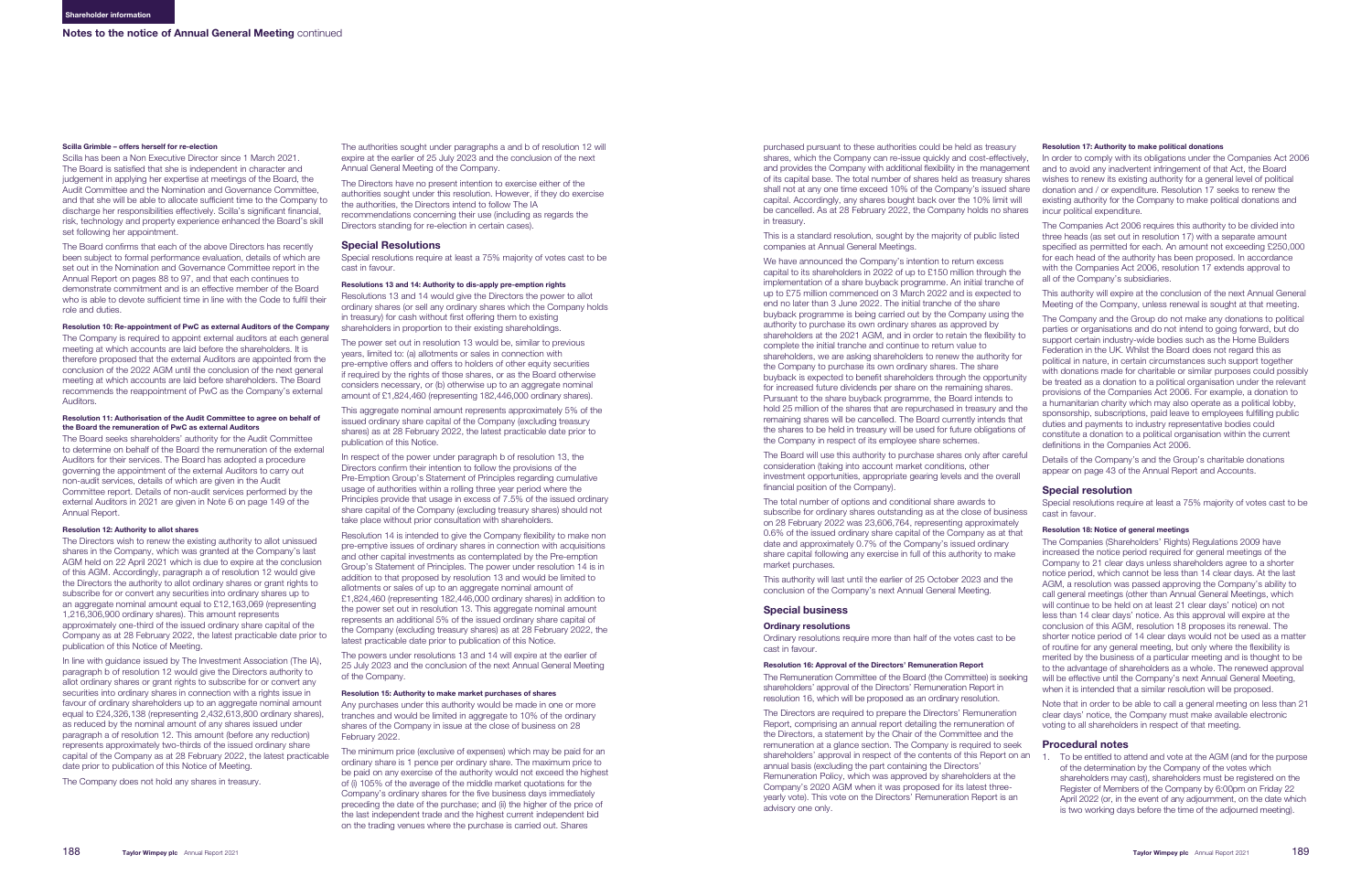- <span id="page-3-0"></span>2. As at 28 February 2022 (being the latest practicable date prior to the publication of this notice) the Company's issued share capital consisted of 3,648,920,705 ordinary shares, carrying one vote each. Therefore, the total voting rights in the Company as at 28 February 2022 were 3,648,920,705.
- 3. A shareholder entitled to attend and vote at the AGM may appoint a proxy or proxies to exercise all or any of their rights at the AGM. A proxy need not be a shareholder of the Company. In the case of joint holders, where more than one of the joint holders purports to appoint a proxy, only the appointment submitted by the most senior holder will be accepted. Seniority is determined by the order in which the names of the joint holders appear in the Company's Register of Members in respect of the joint holdings (the first-named being the most senior).
- 4. To be valid, any proxy appointment must be received by Link Group at PXS 1, 10th Floor, Central Square, 29 Wellington Street, Leeds, LS1 4DL, or, if you want to use an envelope the address to use is FREEPOST PXS, 10th Floor, Central Square, 29 Wellington Street, Leeds, LS1 4DL or, electronically via the internet at www.signalshares.com or, if you are a member of CREST, via the service provided by Euroclear UK and Ireland Limited at the electronic address provided in note 9, in each case no later than 10:30am on Friday 22 April 2022. Please note that all proxy appointments received after this time will be void. A proxy appointment sent electronically at any time that is found to contain any virus will not be accepted.
- 5. If you require a paper proxy form, or if you require additional forms, please contact Link Group, by email at enquiries@linkgroup.co.uk, or by telephone on +44 (0)371 664 0300 (calls are charged at the standard geographic rate and will vary by provider. Calls outside the United Kingdom will be charged at the applicable international rate. Lines are open between 9:00am to 5:30pm, Monday to Friday excluding public holidays in England and Wales).
- 6. Any person to whom this notice is sent who is a person nominated under Section 146 of the Companies Act 2006 to enjoy information rights (a 'Nominated Person') may, under an agreement between them and the shareholder by whom they were nominated, have a right to be appointed (or to have someone else appointed) as a proxy for the AGM. If a Nominated Person has no such proxy appointment right or does not wish to exercise it, they may, under any such agreement, have a right to give instructions to the shareholder as to the exercise of voting rights. Such persons should direct any communications and enquiries to the registered holder of the shares by whom they were nominated and not to the Company or its Registrar.
- 7. The statement of the rights of shareholders in relation to the appointment of proxies in notes 3 and 4 above does not apply to Nominated Persons. The rights described in these notes can only be exercised by shareholders of the Company.
- 8. CREST members who wish to appoint a proxy or proxies through the CREST electronic proxy appointment service may do so by using the procedures described in the CREST Manual. CREST personal members or other CREST sponsored members, and those CREST members who have appointed a service provider(s), should refer to their CREST sponsor or voting service provider(s), who will be able to take the appropriate action on their behalf.
- 9. In order for a proxy appointment or instruction made using the CREST service to be valid, it must be properly authenticated in accordance with Euroclear UK and Ireland Limited's specifications, and must contain the information required for such instruction, as described in the CREST Manual (available via www.euroclear.com/CREST). The message, regardless of

whether it constitutes the appointment of a proxy or is an amendment to the instruction given to a previously appointed proxy must, in order to be valid, be transmitted so as to be received by the issuer's agent (ID RA10) by 10:30am on Friday 22 April 2022. For this purpose, the time of receipt will be taken to be the time (as determined by the time stamp applied to the message by the CREST Application Host) from which the issuer's agent is able to retrieve the message by enquiry to CREST in the manner prescribed by CREST. After this time any change of instructions to proxies appointed through CREST should be communicated to the appointee through other means.

- 10. The Company may treat as invalid a CREST Proxy instruction in the circumstances set out in Regulation 35(5)(a) of the Uncertificated Securities Regulations 2001.
- 11. Any corporation which is a member can appoint one or more corporate representatives who may exercise on its behalf all of its powers as a member provided that they do not do so in relation to the same shares.
- 12. Under Section 527 of the Companies Act 2006 members meeting the threshold requirements set out in that section have the right to require the Company to publish on a website a statement setting out any matter relating to:
	- The audit of the Company's accounts (including the Auditor's Report and the conduct of the audit) that are to be laid before the AGM; or
- Any circumstance connected with an auditor of the Company ceasing to hold office since the previous meeting at which annual accounts and reports were laid in accordance with Section 437 of the Companies Act 2006.

The Company may not require the shareholders requesting any such website publication to pay its expenses in complying with Sections 527 or 528 of the Companies Act 2006. Where the Company is required to place a statement on a website under Section 527 of the Companies Act 2006, it must forward the statement to the Company's external Auditors not later than the time when it makes the statement available on the website. The business which may be dealt with at the AGM includes any statement that the Company has been required under Section 527 of the Companies Act 2006 to publish on a website.

We strongly encourage all shareholders to receive their cash dividends by direct transfer to a bank or building society account. This ensures that dividends are credited promptly to shareholders without the cost and inconvenience of having to pay in dividend cheques at a bank. If you wish to use this cost-effective and simple facility please register for the shareholder portal at www.signalshares.com and register your bank mandate online or complete and return the dividend mandate form attached to your dividend cheque. Additional mandate forms may be obtained from Link Group.

- 13. Under Section 319A of the Companies Act 2006, shareholders have the right to ask questions at the AGM relating to the business of the AGM. The Company must cause to be answered any such question relating to the business being dealt with at the AGM but no such answer need be given if: (i) to do so would interfere unduly with the preparation for the meeting or involve the disclosure of confidential information; (ii) the answer has already been given on a website in the form of an answer to a question; or (iii) it is undesirable in the interests of the Company or the good order of the AGM that the question be answered.
- 14. Shareholders have the right to request information to enable them to determine that their vote on a poll was validly recorded and counted. If you require confirmation please contact Link Group, by email at enquiries@linkgroup.co.uk, or by telephone on +44 (0)371 664 0300 (calls are charged at the standard geographic rate and will vary by provider. Calls outside the United Kingdom will be charged at the applicable international rate. Lines are open between 9:00am to 5:30pm, Monday to Friday excluding public holidays in England and Wales).
- 15. A copy of this Notice, and other information required by Section 311A of the Companies Act 2006, can be found at www.taylorwimpey.co.uk/corporate.
- 16. Voting on all resolutions at this year's AGM will be conducted by way of a poll. The results of the poll will be announced via a Regulatory Information Service and made available at

www.taylorwimpey.co.uk/corporate as soon as practicable after the AGM.

- 17. A copy of the Company's Articles of Association will be available for inspection during normal business hours (excluding Saturdays, Sundays and public holidays) at the Company's registered office: Gate House, Turnpike Road, High Wycombe, Buckinghamshire, HP12 3NR from the date of this Notice until the close of the AGM.
- 18. The documents listed below are available for inspection at an agreed time at the Company's registered office. If you wish to inspect these documents email CoSec@taylorwimpey.com during normal business hours (excluding Saturdays, Sundays and public holidays). Copies of these documents will also be available before and during the AGM.
	- Copies of the Executive Directors' service contracts.
	- Copies of the letters of appointment of the Chairman of the Board and the Non Executive Directors.
	- A copy of the full Annual Report and Financial Statements of the Company for the year ended 31 December 2021, including the Directors' Remuneration Report referred to in resolution 16. This document is also available on our corporate website.
- 19. Personal data provided by shareholders at or in relation to the AGM (including names, contact details, votes and Shareholder Reference Numbers), will be processed in line with the Company's privacy policy which is available at www.taylorwimpey.co.uk/privacy-policy.

### Shareholder facilities

#### Web communications

The Company makes documents and information available to shareholders by electronic means and via a website, rather than by sending hard copies. This way of communicating is enabled in accordance with the Companies Act 2006, Rule 6 of the Disclosure and Transparency Rules and the Company's Articles of Association.

Making documents and information available electronically:

- a. Enables the Company to reduce printing and postage costs. b. Allows faster access to information and enables shareholders to access documents on the day they are published on the Company's website.
- c. Reduces the amount of resources consumed, such as paper, and lessens the impact of printing and mailing activities on the environment.

The Company provides hard copy documentation to those shareholders who have requested this and is, of course, happy to provide hard copies to any shareholders upon request.

The Company's website is www.taylorwimpey.co.uk and shareholder documentation made available electronically is generally accessible at www.taylorwimpey.co.uk/corporate.

#### Electronic communications

The Company also encourages shareholders to elect to receive notification of the availability of Company documentation by means of an email. Shareholders can sign up for this facility by registering on our website at www.taylorwimpey.co.uk/corporate/investors/shareholder-centre.

#### Online facilities for shareholders

You can access our Annual Report, half year and full year statements, and copies of recent shareholder communications online via our corporate website.

You can manage your shareholding in Taylor Wimpey via Link Group's shareholder portal, which can be accessed online at www.signalshares.com.

### Dividend Re-Investment Plan

Residents in the United Kingdom can choose to invest their cash dividends, including any special dividends, in purchasing Taylor Wimpey shares on the market under the terms of the Dividend Re-Investment Plan (DRIP). For further information on the DRIP and how to join, contact Link Group.

Shareholders are again reminded to check their position with regard to any dividend mandates that are in place, should you wish to either participate in the DRIP or discontinue or vary any participation, as existing mandates will apply to all dividend payments (including special dividends) unless or until revoked.

#### **CREST**

The Company offers shareholders who hold their Taylor Wimpey shares in CREST a facility for the receipt of dividends through the CREST system.

For shares held in uncertificated form (CREST), please note that elections continue to apply only to one dividend and a fresh election must be made, via CREST, for each dividend.

Full details of the terms and conditions of the DRIP and the actions required to make or revoke an election, both in respect of ordinary dividends (i.e. in this case, the 2021 final dividend) and any special dividends, are available at www.signalshares.com or on request from the Registrar, Link Group, 10th Floor, Central Square, 29 Wellington Street, Leeds, LS1 4DL, email: shares@linkgroup.co.uk, tel: +44 (0)371 664 0381. Calls are charged at the standard geographic rate and will vary by provider. Calls outside the United Kingdom will be charged at the applicable international rate. Lines are open between 9:00am and 5:30pm Monday to Friday excluding public holidays in England and Wales.

#### Dividend mandates

#### Duplicate share register accounts

If you are receiving more than one copy of our Annual Report and Accounts, it may be that your shares are registered in two or more accounts on our Register of Members. You might wish to consider merging them into one single account. Please contact Link Group who will be pleased to carry out your instructions in this regard.